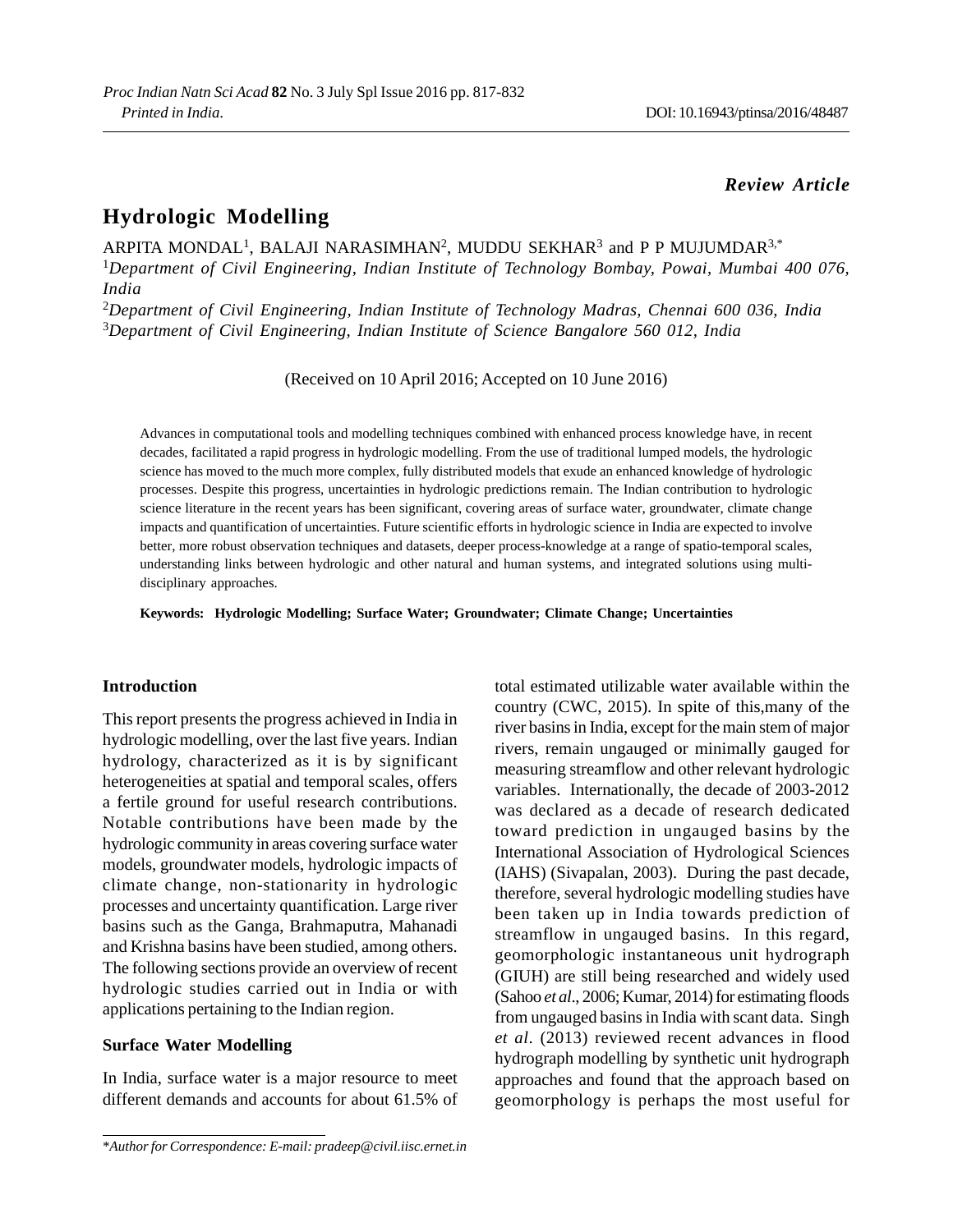ungauged basins.

During the last decade, thanks to advances in satellite remote sensing, more and more geo-spatial datasets related to hydrology such as topography, land use and soil are becoming widely available through several open sources at free of cost or at a nominal cost. Such datasets aid distributed hydrologic modelling greatly. For example, through an online portal called Bhuvan (http://bhuvan.nrsc.gov.in/), National Remote Sensing Center (NRSC), of the Indian Space Research Organization (ISRO) has made the 10m Digital Elevation Model (DEM) available for the entire country free of cost. Similarly, landuse / landcover datasets are available from NRSC or they may be generated from satellite imagery. Central Water Commission (CWC) of the Ministry of Water Resources (MoWR), Govt. of India and ISRO have developed a web enabled Water Resources Information System in the Country (http:/ /www.india-wris.nrsc.gov.in/). The aim of India-WRIS is to serve as a "single window" for providing comprehensive and consistent data related to water resources at different spatial and time scales. Similarly, international data portals such as USGSearth explorer, Food and Agricultural Organization (FAO), International Water Management Institute (IWMI), World Data Center for Soils (ISRIC) and several other organizations have made a wealth of geo-spatial datasets, though some of them at a coarser spatial resolution, needed for distributed hydrologic modelling for almost free of cost. Access to these open source geo-spatial datasets has stimulated several studies on the development and application of distributed hydrologic model for several river basins across India. However, as a country we still have a long way to go to have an open data policy governing academic research, so that good quality data, especially river discharge and diversion/extraction data,becomes available from government bodies, for increasing the impact of ongoing research by rooting it on measured field data (Mujumdar, 2015).

Due to rapid urbanization and the associated impact of land use change on the hydrology, and with the availability of geo-spatial datasets, there has been increasing interest among the hydrology community in India to use distributed hydrologic models for assessing the impacts due to land use change. The hydrologic model Soil and Water Assessment Tool

(SWAT) has been used in several studies to understand the impact of landuse/landcover change on the stream flow response (Babar and Ramesh, 2015; Sajikumar and Remya, 2015). The impact specifically due to urbanization on flooding of urban catchment have been investigated by several studies (Zope *et al*., 2015) using HEC-HMS. Most of the studies related to land use change studied the impacts by simply treating the land use as static between two time periods. This assumption could lead to bias in model parameters during calibration. Wagner *et al*. (2016) attempted to incorporate the dynamic changes in land use (modelled with SLEUTH)using SWAT to make hydrologic assessment of a rapidly developing catchment near Pune, and found such an approach to be more favorable for assessing seasonal and gradual changes in water balance (Fig. 1). Future studies in landuse/ landcover change and its impact on hydrology can further explore incorporation of dynamic changes within the framework of distributed hydrologic model so that uncertainty in model parameters arising out of static landuse/landcover assumption could be investigated in detail.

Precipitation is one of the hydrologic variables with the highest amount of uncertainty. This is because precipitation is highly variable in both space and time. Although, Indian Meteorological Department (IMD) has a wide network of rain gage(~1289 automatic rain gages and ~675 automatic weather stations, in addition to several hundred non-recording rain gages), there are still regions with sparse rain gage data. In order to overcome this lacuna, few studies have explored using rainfall data from satellite data such as Tropical Rainfall Measurement Mission (TRMM). Indu and Nagesh Kumar (2014) developed a bootstrap approach for assessing sampling errors in satellite derived rainfall products such as TRMM over ungauged basins lacking in situ validation data. Based on the sampling errors, such products may be used for hydrologic modelling. Shah and Mishra (2016a) used rain gauge adjusted TRMM rainfall data with Variable Infiltration Capacity (VIC) model to develop an experimental real-time drought monitor for India.

One of the research areas that need larger attention within India is radar hydrology. The great deluge of Mumbai in 2005 and Chennai in 2015 reiterate the need to have a real-time flood forecast system. Radar hydrology (Krajewski, 2002) focuses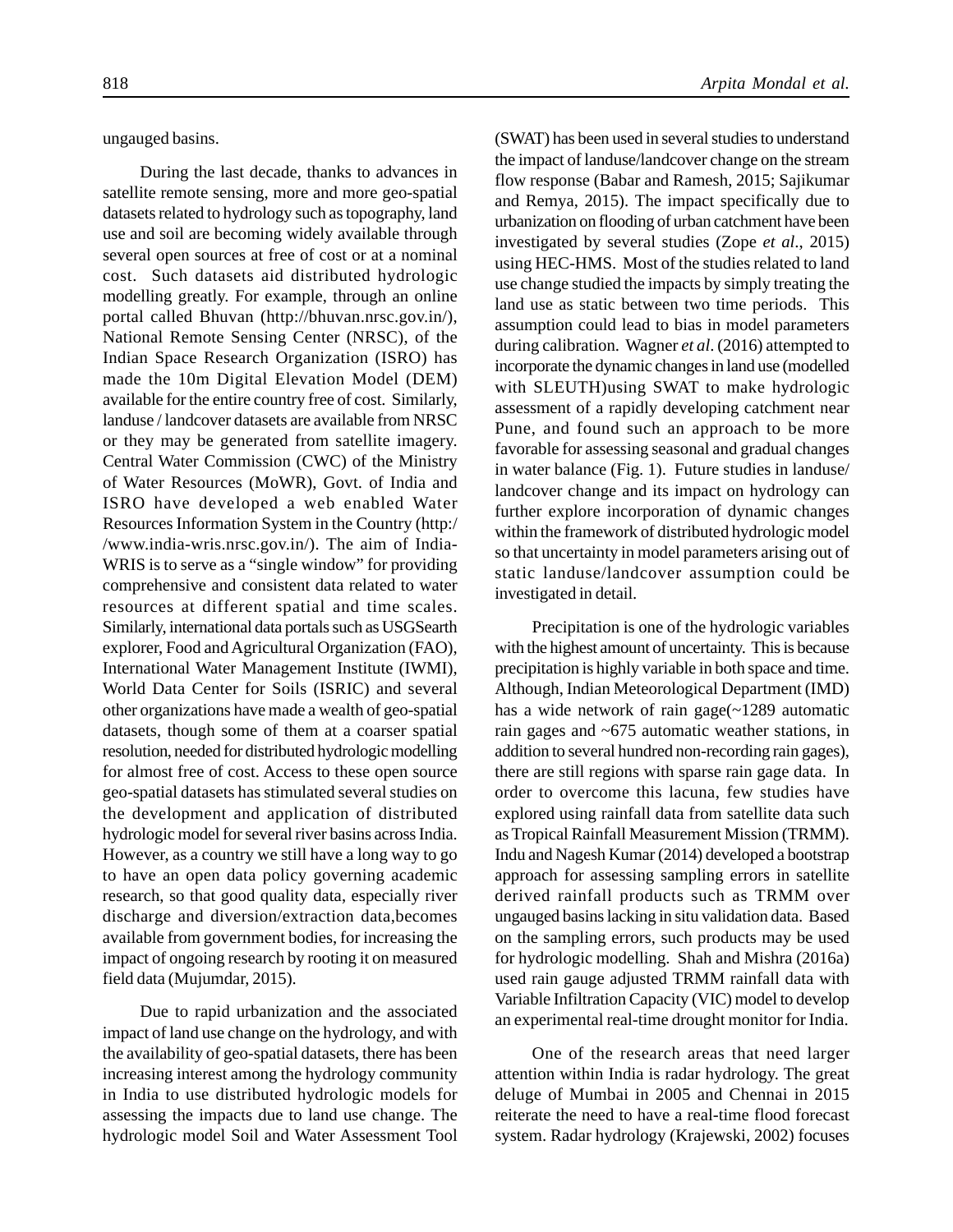

**Fig. 1: Difference in water yield due to continuous (dynamic) land use representation when compared to the static land use representation in SWAT model (Source: Wagner** *et al***., 2016)**

on development and use of hydrologic models based on radar-rainfall products on real-time suitable for flood prediction, monitoring and management. While there is lot of active research on this topic in North-America and Europe towards development of realtime systems, this is still in its infancy in India. In one of the of the only study till date in India, Josephine *et al*. (2014) used Doppler Weather Radar data for modelling flood hydrograph caused due to Cyclone *"Jal"* in the Adyar watershed near Chennai city. However, many more studies are needed within the country to advance the research in this field. Although radar data effectively captures the spatial and temporal pattern of rainfall, much better than the rain gage network, still it suffers from several systematic errors. These errors have to be corrected by developing improved bias adjustment methods (Vieux *et al*., 2008) specifically for monsoonal climate such as ours.

#### **Groundwater Modelling**

In India, groundwater has emerged as the main source of both drinking water and irrigation with an estimated 30 million wells (Shah, 2013). Groundwater is being exploited beyond sustainable levels, which is resulting in loss of functioning wells threatening drinking water supplies and irrigated crops in addition to water quality deterioration. Further, depleted aquifers cause higher greenhouse gas (GHG) emissions (Nayak *et al*., 2015).

During the last decade an important regional assessment of groundwater depletion was carried using terrestrial water storage-change observations from the NASA Gravity Recovery and Climate Experiment (Rodell *et al*., 2009) to show that groundwater is being depleted at a mean rate of 17.7  $\pm$  4.5 km<sup>3</sup> yr<sup>-1</sup> over the Indian states of Rajasthan, Punjab and Haryana. Recently, Papa *et al*. (2015)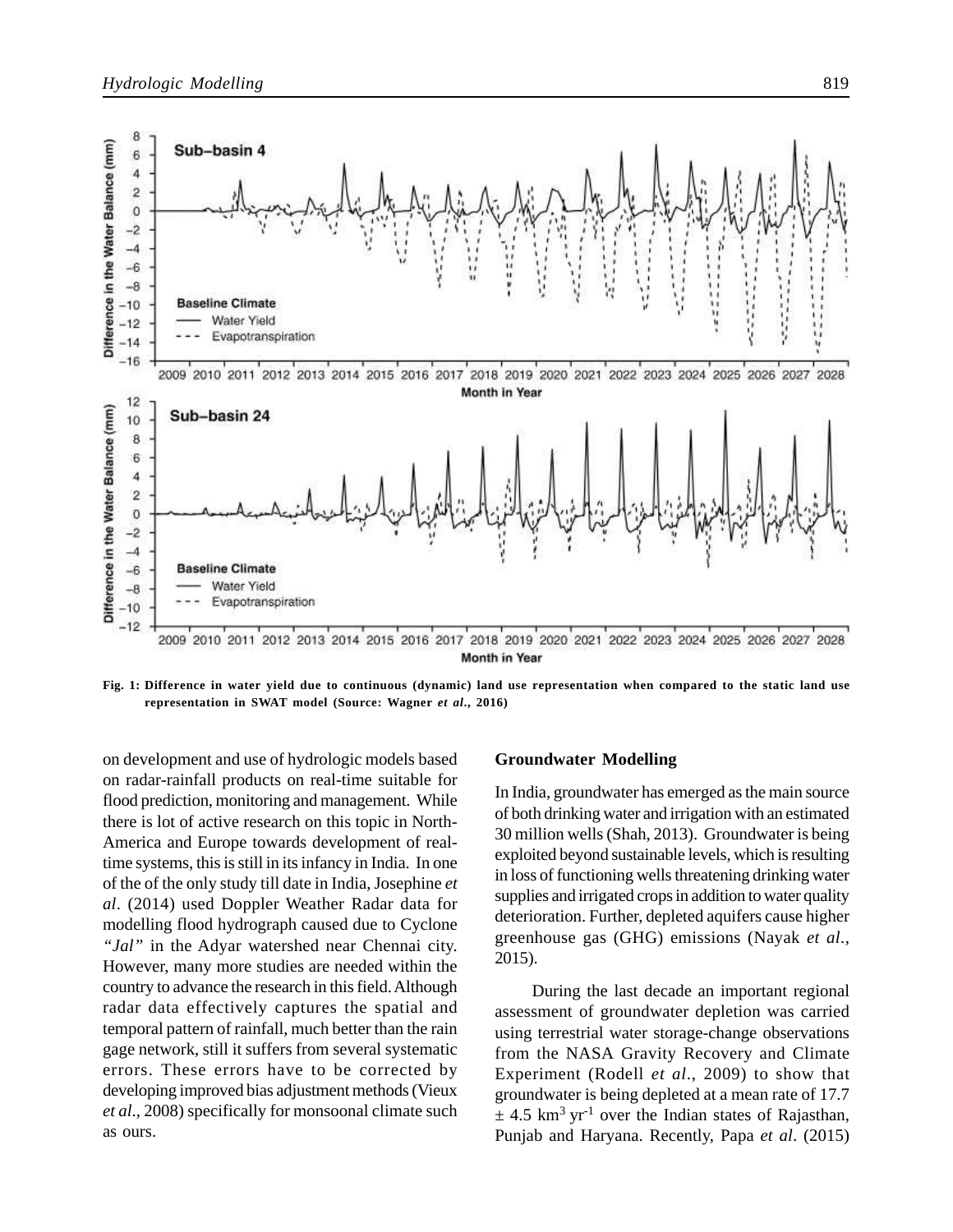used a multi-satellite approach to estimate surface freshwater storage (SWS) and subsurface water storage (SSWS) variations over Ganges and Brahmaputra (GB). The monthly SWS variations for the period 2003–2007 at the GB basin-scale showed a mean annual amplitude of  $\langle 410 \text{ km}^3 \rangle$  and SSWS mean annual amplitude was estimated to be  $<$  550 km<sup>3</sup>.

Groundwater modelling efforts were made using popular models in various river basins to assess groundwater budgets and ways to improve groundwater resource sustainability. A case study on the semi-arid Musi sub-basin (11,000 Km<sup>2</sup> ) of Krishna basin was performed using three dimensional MODFLOW model (Massuel *et al*., 2013) and two water allocation scenarios were assessed and compared. Perrin *et al*. (2012) applied SWAT model in an 84 km<sup>2</sup> semi-arid crystalline watershed of southern India with no perennial surface water source. The model was found to reproduce the recharge rate estimates derived independently by a groundwater balance computation, runoff and surface water storage occurring in tanks that spread along the drainage system, and groundwater table fluctuations monitored at a monthly time step. Results showed that evapotranspiration was by far the largest water flux and the role of percolation tanks was significant as they provide about 23% of the annual aquifer recharge.

Relatively little is known about climate change impacts on groundwater (Green *et al*., 2011). Changes in land cover, land use and water resource management affect groundwater resources, and these environmental change signals often mask the relatively small climate change signals in groundwater systems there by attribution to climate change quite challenging (Green *et al*., 2011). The general and the simple approach used to investigate the potential impact of climate change on groundwater fluxes is by forcing the future projections of precipitation and temperature from the global climate models (GCM) into an established groundwater model for a watershed or region (Cambi and Dragoni 2000; Ferrant *et al*., 2014) illustrated the effects of potential projected climate change on the Kudaliar crystalline aquifer catchment (983 Km<sup>2</sup>) in Krishna basin and under tropical semiarid conditions through downscaled GCM forcing the spatially distributed agro-hydrological model, SWAT. The simulated seasonal groundwater storage for the

historical and future periods averaged over the whole Kudaliar catchment were compared. Nayak *et al*. (2015) evaluated the impact of climate change on groundwater storage using WEAP model for Joga distributary of Sirhind command area which falls under Satluj basin in India. It was shown that sustainable groundwater use may require a reduction in rice area (by 25%), or the reduction of crop consumptive use through the use of mulches, and improved irrigation technologies for some crops.

Urbanization often modifies the groundwater cycle and induced changes to the groundwater system may be sharp decline or rise of groundwater levels, reduced well yields and deterioration in quality of groundwater. Investigations were made to analyze the groundwater system in urban areas (Srinivasan *et al*., 2010). The climate change impacts on urban groundwater systems have not received the desired attention. Furthermore, there is yet limited information on addressing impacts from a combination of climate change and management scenarios. Sekhar *et al*. (2013) investigated the behavior of the groundwater system in a small urban town in a semi-arid hard rock aquifer in south India, wherein the water utility solely depends on groundwater for drinking and other uses and analyzed the impact of combined climate and management scenarios on the hydrogeological system, in particular on the future groundwater declines and vulnerability of the municipal pumping well network.

To get a comprehensive understanding of the impact of climate change on vegetation and soil on to the groundwater system the complex coupled models are run in a distributed framework for a catchment (Mileham, 2009) which requires a series of parameters to be estimated. Instead alternate approaches are being projected wherein the region/ catchment is delineated into zones called the recharge response units (RRUs) or groundwater management units (GMUs) based on climate, land cover, rainfall and soil, a few pivotal locations are selected or identified for each of the zones and the impacts of climate change on the groundwater system were analyzed by using coupled models in a lumped or 1-D approach (Crosbie *et al*., 2013). An alternative framework that was proposed by Subash *et al*. (2016) was to study the impact of climate change on groundwater system by using a gridded (e.g.  $0.5^\circ$  x 0.5°) groundwater level data. The advantage of such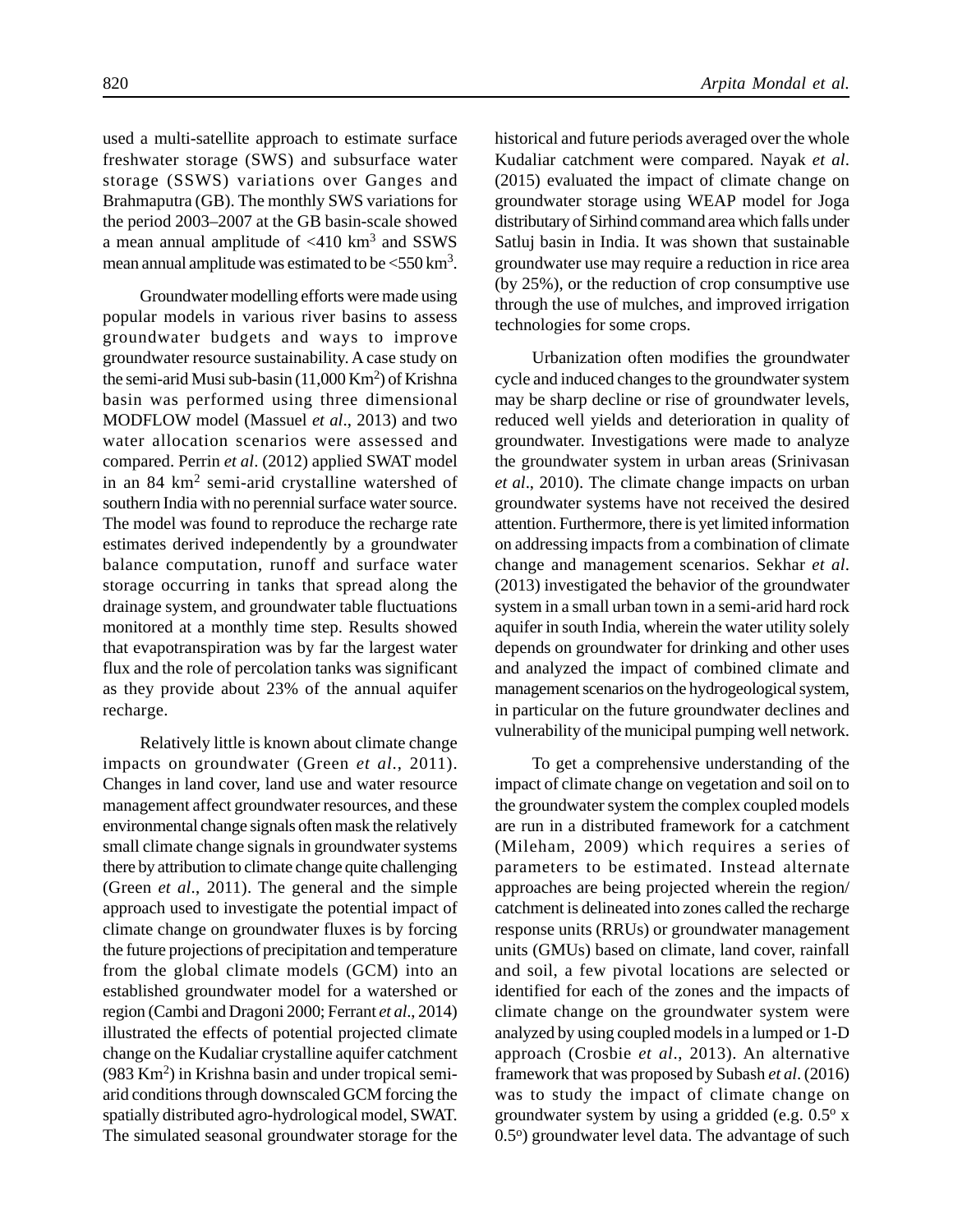an approach is that gridded data products for meteorological variables like rainfall, temperature already exist globally with long temporal records ideally suited for climate change studies (e.g. gridded rainfall and temperature products of India's Meteorological Department (IMD) covering entire India at different resolutions 0.5° or 0.25°, availability of satellite products such as Tropical Rainfall Measuring Mission, TRMM). Further, a number of large international projects are setup to produce large ensemble of regional based climate models (RCM) for use in impact studies NARCCAP (North American Regional Climate Change Assessment Program) intercomparison project, ENSEMBLES and CORDEX. Generating a robust gridded groundwater level time series is more likely feasible option, when the groundwater monitoring networks are evolving and sparse. Further, the benefit of zonal groundwaterlevels is that they provide a better representation of the specific yield and pumping for the region or the grid. Since the GCM simulated variables are available for a grid, having grid based groundwater data would also eliminate downscaling of rainfall from GCM to a point or a pivot. In addition, the simulations of groundwater storage time series performed over grids of 0.5° or  $0.25^{\circ}$  using this approach would be of great utility to downscale or debias the storage dynamics obtained from GRACE products.

An example of modelling the impacts of climate change on a gridded groundwater system is presented here. Fig. 2 presents the  $0.5^{\circ}$  x  $0.5^{\circ}$  grids for the



**Fig. 2: Groundwater level station data in Karnataka with 0.5<sup>0</sup> x 0.5<sup>0</sup> grids**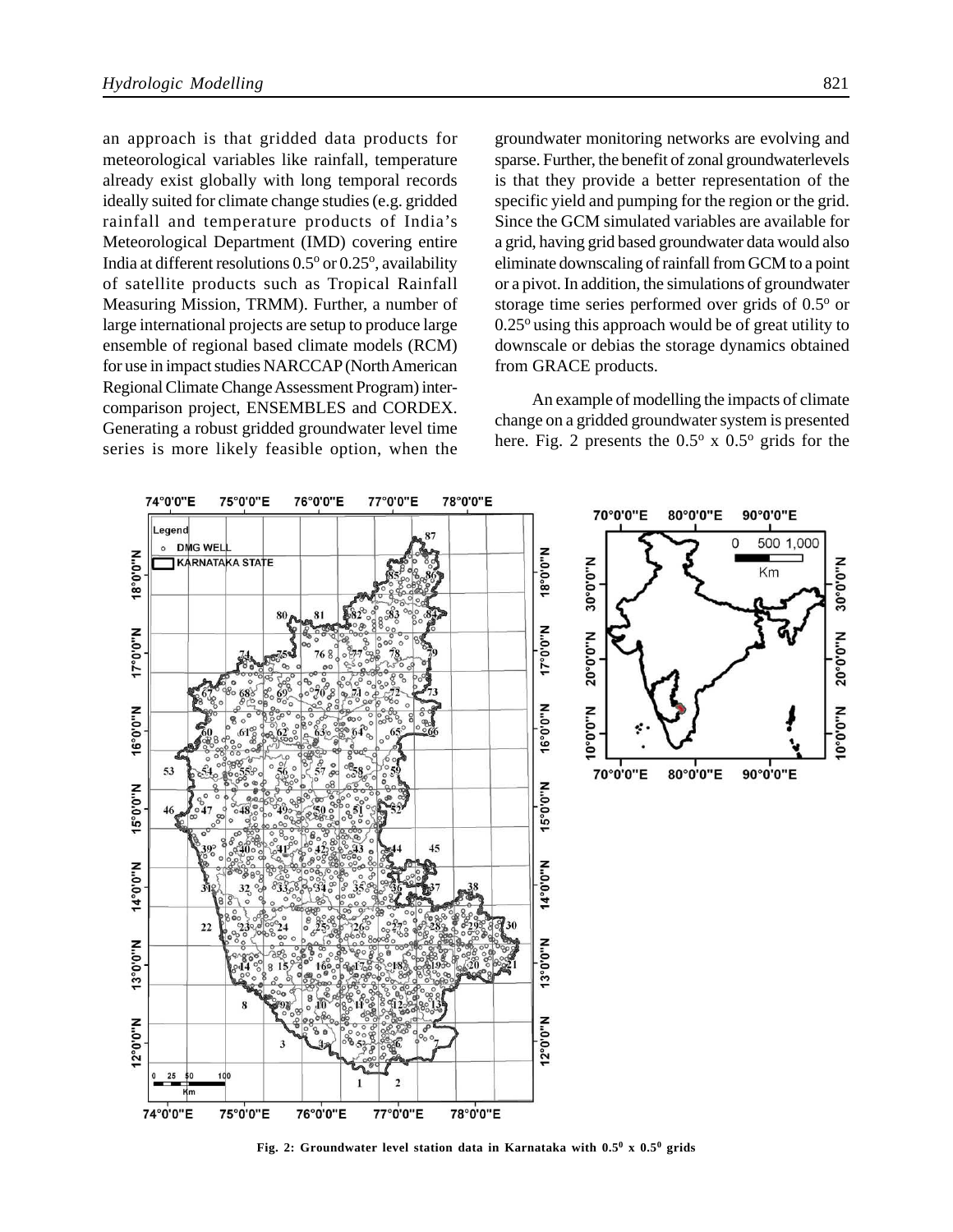Karnataka state along with groundwater level monitoring network of Department of Mines and Geology, Government of Karnataka. For illustration the grid numbered 6 was chosen here. The gridded groundwater level time series is shown in Fig. 3 for grid 6 along with monthly rainfall. The block Kriged monthly rainfall is generated using the  $0.25^{\circ}$  x  $0.25^{\circ}$ resolution rainfall of APHRODITE (1976-2005) and TRMM\_3B43 (2006-2012). The AMBHAS-1D model (Subash *et al*. 2016) was used to simulate the groundwater levels and its performance is shown in Fig. 3. Correlation coefficient and RMSE with the observed rainfall for the period 1976-2005 is shown in Fig. 4 using 19 GCMs and 3 RCMs for the grid 6. Future groundwater levels were simulated using the GCMs and RCMs, which resulted in correlation coefficient of 0.4 and the mean and standard deviation of groundwater levels are shown Fig. 4. This demonstrates an approach of analyzing climate change impacts on stressed groundwater regions using aggregated groundwater data. Going forward, studies must focus on approaches to arrive at scenarios of future pumping based on land cover changes and irrigation amounts taking into account newer technologies and improved land management practices.

# **Climate Change Impacts and Hydrologic Extremes**

Long-term changes in the climate system due to natural or forced variability is expected to alter the hydrologic cycle. For a rapidly developing country such as India where natural resources such as water might already be in a state of stress, climate change in conjunction with concurrent confounding factors like urbanization and industrial growth can have a significant impact on the society. While natural climate variability is known to drive the hydrological cycle in a steady manner over time, hydrologic impact of anthropogenic climate change due to greenhouse gas emissions remain of particular concern to the scientific community and the water managers. Large-scale changes in the earth's climate system have been attributed to human-induced climate change (Bindoff *et al*., 2013). Starting from the early days of linking increases in only global average temperature with greenhouse gas emissions, climate scientists have come a long way in establishing the anthropogenic effects on several aspects of the earth system as part

of a coherent story.

Hydrologists, however, are typically interested in smaller spatio-temporal scales, such as discharge in a watershed, where it is increasingly difficult to attribute historically observed changes to humaninduced climate change because of the interplay of several causal factors including large natural variability noise and local human interventions and regulations. In addition to investigating long-term changes through detection and attribution (D&A) studies (Hegerl *et al*., 1996), recent research efforts also attempt to quantify human effects on individual hydroclimatic extreme events to evaluate how much more likely the event became because of anthropogenic climate change through a probabilistic event attribution (PEA) framework (Stott *et al*., 2004). The global climate model simulations play a central role in attribution studies as they can be used to obtain patterns of the earth's climate system with or without particular forcings. These patterns are thereafter searched in the actual observations to conclude whether signals of such forcings are detectable.

However, the GCMs operate at coarser resolutions; therefore, they cannot represent fineresolution processes and cannot provide at-site estimates of hydrologic variables. This scale and physical-process mismatch can be addressed to facilitate comparisons between coarse scale model simulations and fine-scale observations by *downscaling* methods. While dynamic downscaling involves running regional climate models (RCMs) nested within the GCMs, to capture local features, statistical downscaling constitutes fitting a relationship between large scale climate predictors and small-scale hydrologic predictands. Physically-based hydrologic models or other impact models can be further used in conjunction with climate model simulations to obtain regional variables of interest.

Once the signals of human emissions are detected in regional hydrologic variables, future projections of such variables can be obtained based on projected scenarios of emissions for impact assessment. The impact assessment studies also use GCM simulations for obtaining projections of largescale climate predictors that can be further downscaled to a regional variable of interest. In addition to assessing impact of climate change on precipitation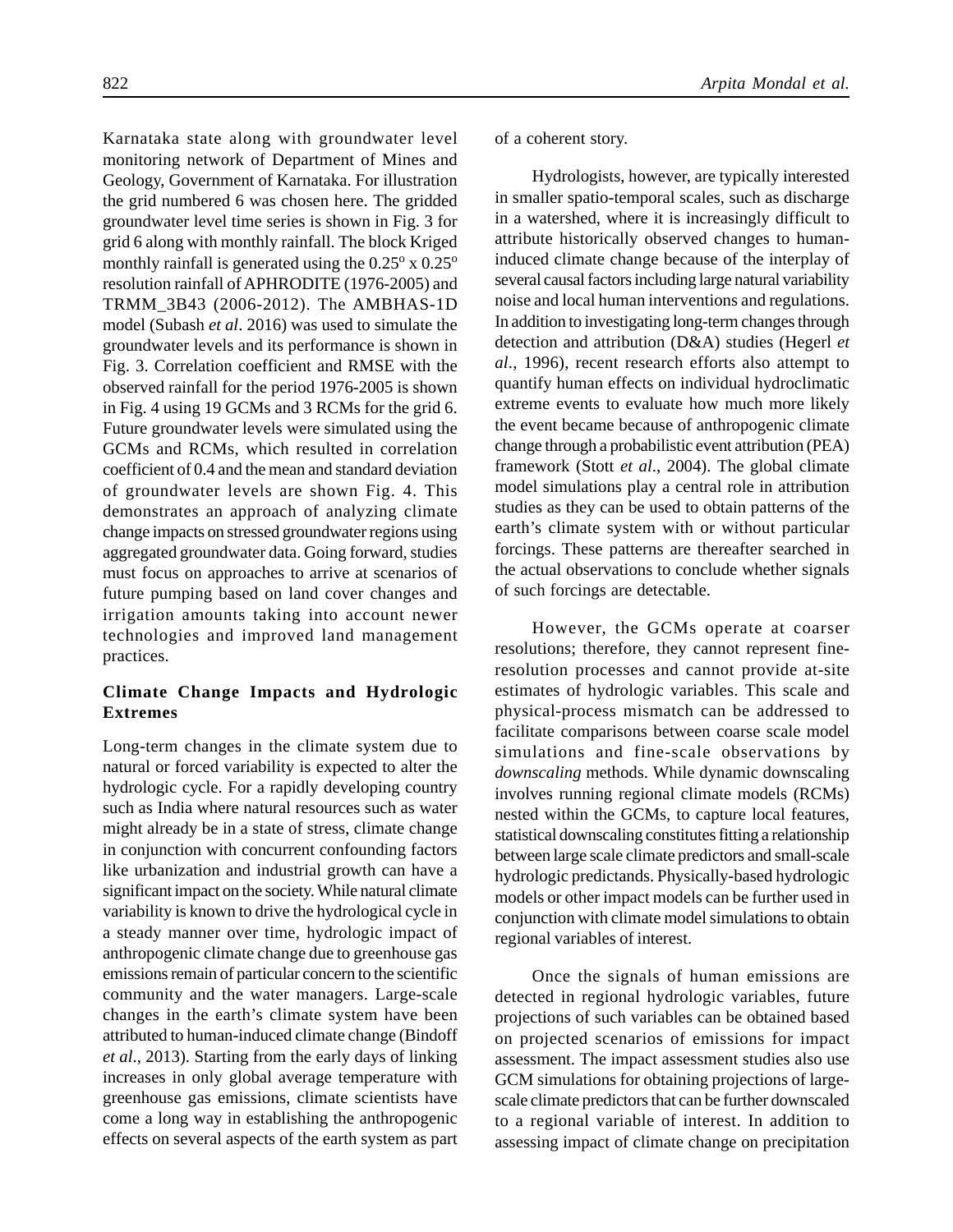

**Fig. 3: Groundwater level time series (circle markers) for grid 6 along with monthly rainfall. Also shown is the modeled groundwater levels (thick line)**



**Fig. 4: (A) Correlation and RMSE of RCMs and GCMs with the observed rainfall for the period 1976-2005, (B) Simulated future groundwater levels (mean and standard deviation) using GCMs and RCMs whose correlation coefficient was above 0.4**

and streamflow, hydrologists are also interested in studying water quality, groundwater levels, and hydroclimatic extremes such as short duration high intensity rainfall, floods or droughts, under climate change.

Finally, for effective water management taking all these factors into consideration, robust measures of hydrologic risk are required for designs under climate change. The traditional assumption of stationarity on which hydrologic designs are based, implies that the past can be a guide to the future.

However, this assumption needs to be re-evaluated under changing climate conditions and therefore, newer, more robust methods need to be formulated for defining hydrologic design levels.

Here we discuss recent research efforts with specific applications in the Indian region, towards addressing the scientific aspects described above. Uncertainties related to the use of climate models, downscaling, emission scenarios or hydrologic models are dealt separately subsequently.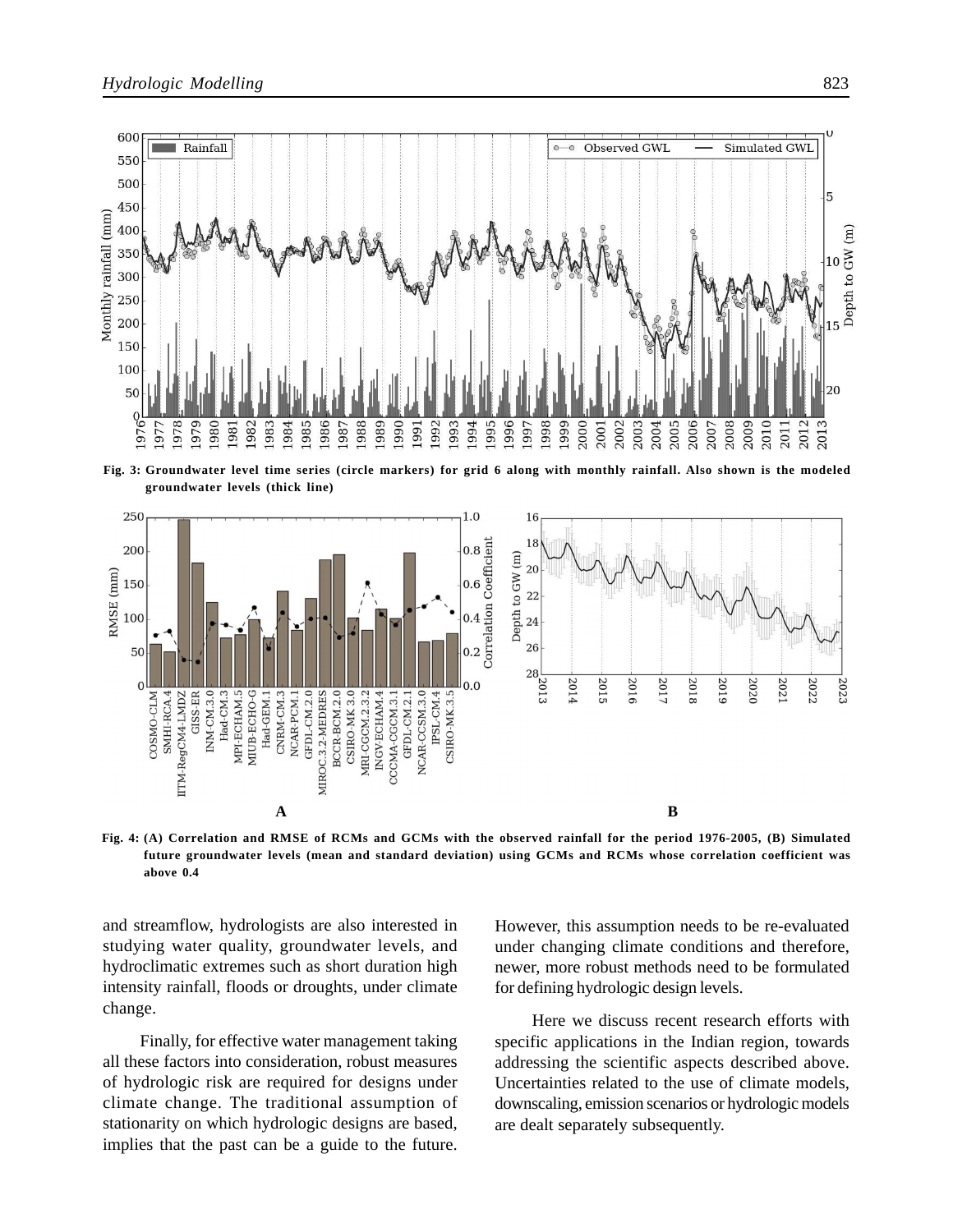#### **Climate Change Detection and Attribution**

Several studies in the recent times examined changes in hydroclimatologic variables in different parts of the country and possible links with climate change: while some investigated long term trends in rainfall or temperature over relatively larger spatial scales (Kumar *et al*., 2010; Jain and Kumar, 2012; Sonali and Nagesh Kumar, 2013; Kothawale *et al*., 2010; Mondal *et al*., 2015, etc.), others focused on specific regions (Kumar and Jain, 2010; Singh and Mal, 2014; Jain *et al*., 2013; Adarsh and Janga Reddy, 2015; Thomas and Prasannakumar, 2016, etc.) or particular aspects of the monsoon system (Sahana *et al*., 2015; Turner and Annamalai, 2012; Dash *et al*., 2015; Bollasina *et al*., 2013) or hydroclimatic extremes (Goswami *et al*., 2006; Rajeevan *et al*., 2008; Ghosh *et al*., 2012; Guhathakurta *et al*., 2011; Krishnaswamy *et al*., 2015; Mondal and Mujumdar, 2015a; Vinnarasi and Dhanya, 2016; Deshpande *et al*., 2016 etc.). However, only a handful of studies attempt a formal fingerprint-based attribution analysis to categorically link anthropogenic climate change with observed changes in hydrologic variables in India. While Lau and Kim (2010) attribute trends in Indian monsoon to anthropogenic aerosols, Mondal and Mujumdar (2012) concluded, through a detection and attribution analysis on monsoon precipitation and streamflow in the Mahanadi River Basin, that at local scales humaninduced climate change signals may not be unequivocally identified in hydrologic observations. Sonali and Nagesh Kumar (2015) inferred that changes in extreme temperatures over India lie outside the range of natural climate variability, while Mondal and Mujumdar (2015b) highlight the difficulties in uniquely attributing changes in extreme rainfall over India to anthropogenic greenhouse gas emissions.

Although extreme hydroclimatic events are often encountered in India - some examples include flooding in Mumbai and Chennai in 2005 and 2015 respectively or the heat wave in Northern and Eastern India in 2015 that resulted in huge societal losses, PEA, for investigating how these individual events were influenced by human-induced climate change, is relatively unexplored in this country. Across the globe,a handful of extreme events are deemed to be made more likely by anthropogenic climate change: they include the 2003 European heat wave (Stott *et al*., 2004), 2000 European floods (Pall *et al*., 2011), 2010 Russian heat wave (Otto *et al*., 2012) 2011 East African drought (Lott *et al*., 2013) and 2014 England winter floods (Schaller *et al*., 2016). In the Indian context, Cho *et al*. (2015) could establish a link between anthropogenic greenhouse emissions and aerosols and the June 2013 heavy rainfall and flooding in Northern India, while Singh *et al*. (2014) conclude that the same event was at least a century time-scale event and the evidence for increased probability of such an event in the recent times because of increased human influence is equivocal. Relatively short good quality observational records and computationexhaustive modelling exercise and related uncertainties pose challenge for PEA analysis for extreme events in India.

#### *Hydrologic Impacts of Climate Change*

Over the last decade or so, several research articles have carried out climate change impact assessment analyses. Recent examples include studies on extreme temperatures (Srinivas *et al*., 2014), rainfall (Menon *et al*., 2013; Salvi and Ghosh, 2013etc.), water availability and streamflow (Gosain*et al*., 2011; Islam *et al*., 2012; Raje *et al*., 2014; Uniyal *et al*., 2015a; Whitehead *et al*., 2015, Singh and Kumar, 2015 etc.), soil erosion (Mondal *et al*., 2014), water quality (Rehana and Mujumdar, 2012) irrigation demands (Rehana and Mujumdar, 2013), and groundwater availability and recharge (Shah, 2009; Panwar and Chakrapani, 2013etc.). Most of these studies use climate model simulations along with downscaling approaches and physically-based hydrologic/impact models. Though these studies present plausible future projections of impact variables of interest, uncertainties and caveats at each modelling step must be duly recognized. Indeed, some recent studies evaluate model performances for hydroclimatic variables over India. While Sonali *et al*. (2016) compare model skills for extreme temperatures, Shashikanth *et al*. (2014) and Saha *et al*. (2014) report inabilities of the most recent climate models to simulate Indian monsoon rainfall. Mishra *et al*. (2014) also reported poor regional and global model performances for extreme precipitation over India.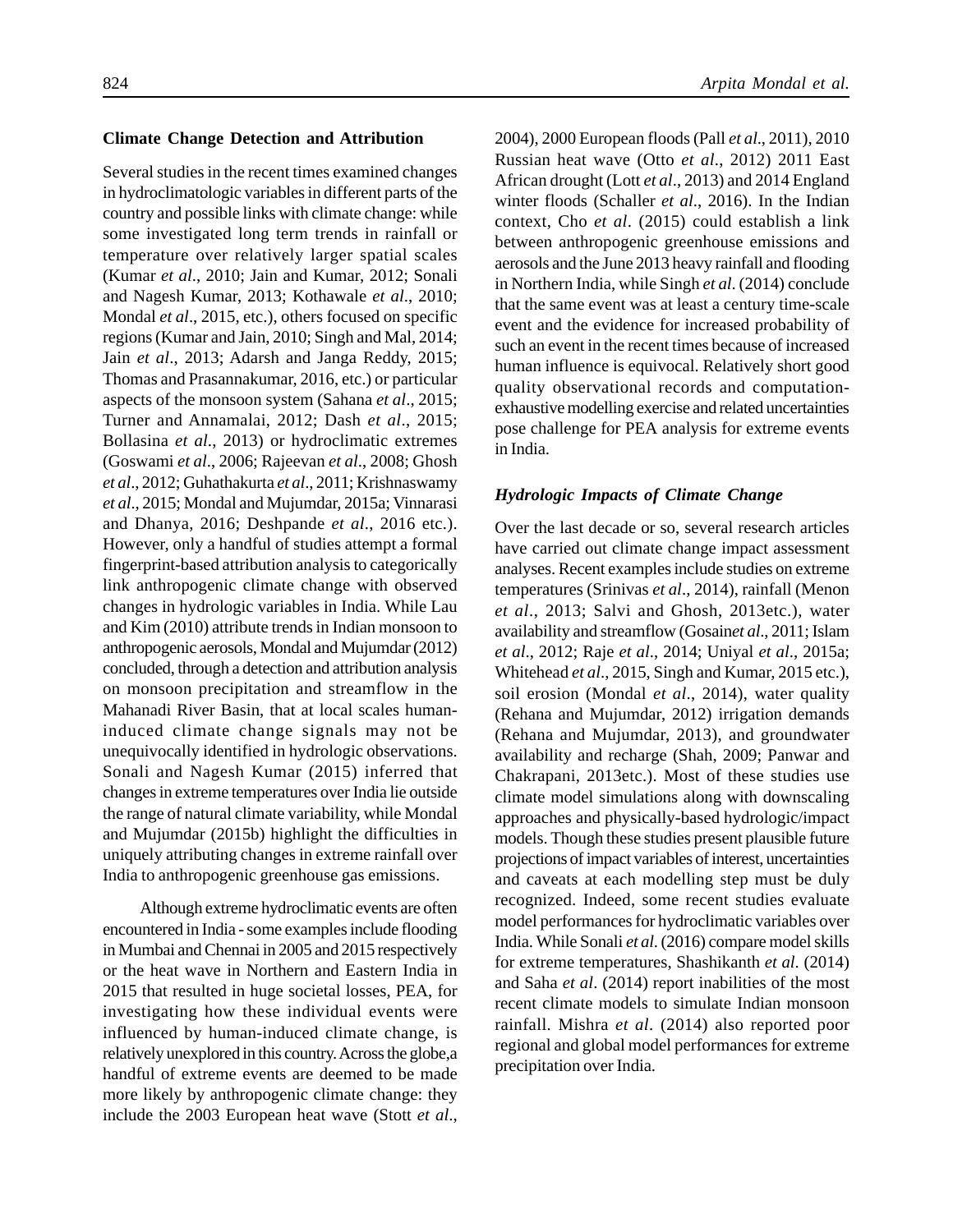# *Impact of Climate Change: Hydroclimatic Extremes and Non-stationarity*

Extreme events such as very heavy rainfall, floods, droughts or heat waves are overly important as they can have devastating effects on lives and property; yet, at the same time, their behavior is difficult to be understood as they are rare by their very definition. Moreover, traditional hydrologic designs are based on the assumptions of stationarity which can be questionable under changing climate conditions. For example, the definition of a 100-year flood changes if the probability of its exceedance changes with time. Two interpretations of return period based on expected waiting time and expected number of events respectively, can be extended to the non-stationary conditions. Moreover, some recent studies also propose the probability of failure (Rootzen and Katz, 2013; Serinaldi, 2015) as a more robust measure of hydrologic risk as compared to return period and return level. Mondal and Mujumdar (2016) present a comparison of these novel risk measures for nonstationary conditions for extreme rainfall at a location in South-Western India and conclude that under confounding uncertainties, further investigation is required to arrive at the 'best' estimate of hydrologic risk under climate change. Indeed, statistical parameter uncertainty (or sampling variability) is an important aspect for hydrologic designs and constitutes an additional source of uncertainty along with other uncertainties discussed in the next section. For precipitation intensity-duration-frequency relationships that have implications for urban infrastructure designs, Chandra *et al*. (2015) in fact show that statistical parameter uncertainty can indeed be higher than GCM uncertainties for short duration high intensity precipitation.

### *Uncertainty Modelling*

Uncertainties at all stages of hydrologic modelling, from state estimation to parameter estimation and system identification pose a major challenge to hydrologists in communicating the predictions with confidence. In the Indian context, missing data, small samples of data and unacceptable quality of data pose another – and a significant – source of uncertainty as model calibration and validation are based on such datasets. Use of GCMs, scenarios and downscaling methods in obtaining hydrologic projections under climate change introduces a significant uncertainty in the projections. This section describes the work carried out in India over the last about five years on quantification of uncertainties in hydrologic impacts of climate change and in modelling hydrologic processes.

### *Uncertainties in Climate Change Impacts*

Uncertainties in projections of hydrologic responses to climate change arise from various sources including limitations in scientific knowledge (for example, effect of aerosols) and human actions (such as future greenhouse gas emissions). These two forms of uncertainties are classified generally as model uncertainty and scenario uncertainty respectively. Downscaling of GCM outputs to station-scale hydrologic variables using statistical relationships introduces an additional source uncertainty. Another source of uncertainty arises from the hydrological modelling itself.

Over the last five years, a number of studies have been conducted in India to quantify uncertainty in projections of large scale climate change impacts on hydrology at river basin scales. The studies have generally used a spread of results from a number of GCMs/RCMs, scenarios and downscaling methods (e.g., Raje and Mujumdar, 2011; Ghosh and Katkar, 2012; Singh *et al*., 2015; Dimri *et al*., 2013). Mujumdar and Nagesh Kumar (2012) provide an extensive discussion of these methods. Shashikanth *et al.* (2014) used linear regression based statistical downscaling with outputs from 19 GCMs for projecting the Indian Summer Monsoon Rainfall (ISMR) at different spatial resolutions. They argue that merely increasing the resolution of statistical downscaling does not necessarily increase the effectiveness of downscaling. When projections are obtained from a single GCM, the intra-model uncertainty is addressed with a large number of model runs. For example, Salvi and Ghosh (2013) have used this approach to obtain projections of the All India Summer Monsoon Rainfall. Uncertainty in the projections resulting from the GCMs is estimated by developing probability distributions of key variables such as the precipitation and streamflow.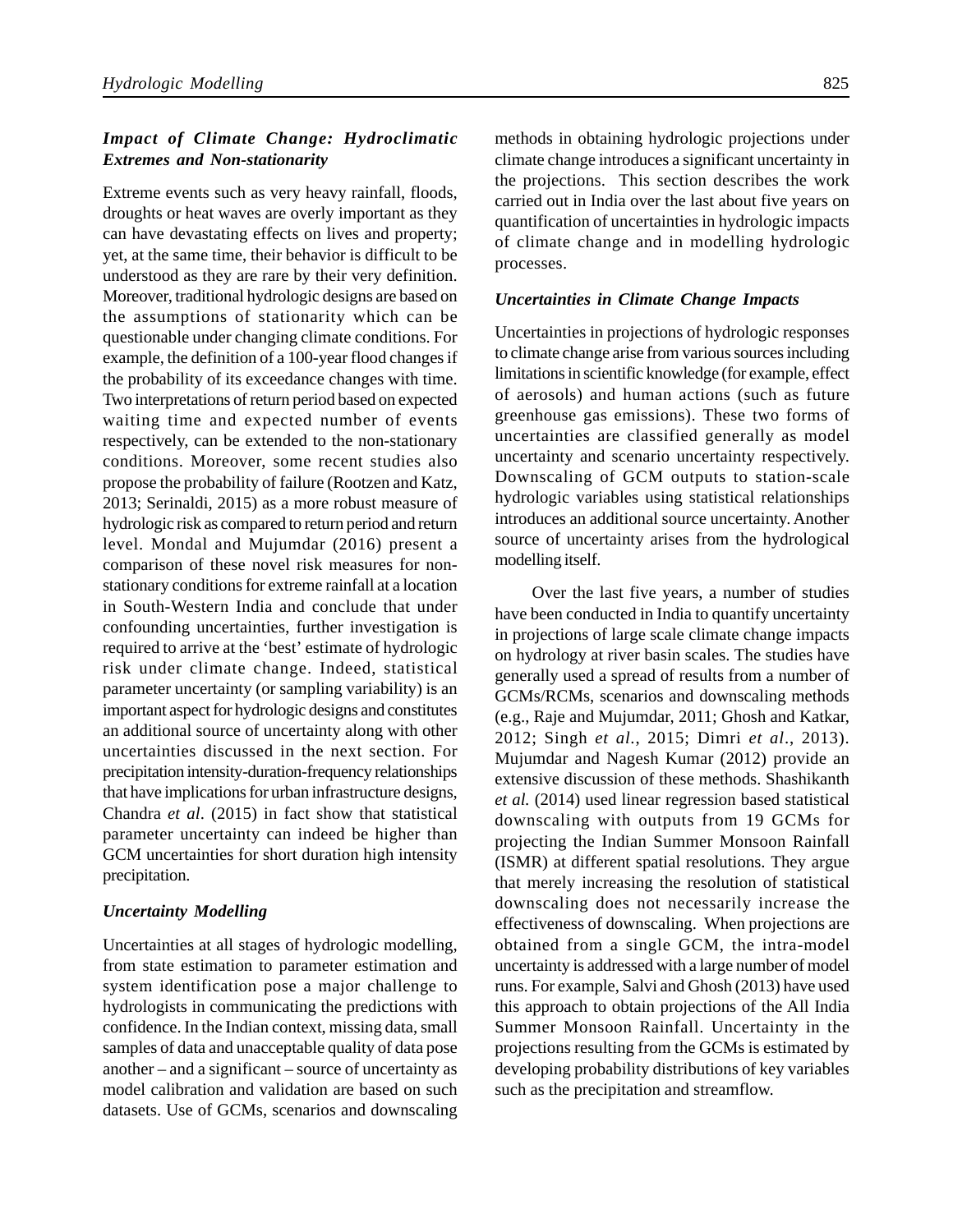## *Uncertainty Combination: GCM, Scenario and Downscaling Uncertainty*

Assessing regional hydrologic impacts of climate change through downscaling adds another source of uncertainty, through the choice of downscaling method. Combination of model, scenario and downscaling uncertainties has been studied using the Dempster-Shafer theory and natural variability linkages have been used for constraining uncertainty in regional impacts (Raje and Mujumdar, 2010a, b). The Dempster-Shafer (D-S) theory or the theory of belief functions is a mathematical theory of evidence which can be interpreted as a generalization of probability theory. The D-S theory provides methods to represent and combine weights of evidence. A case study for the uncertainty quantification methodology is presented for projecting streamflow of Mahanadi River at the Hirakud reservoir (Raje and Mujumdar, 2010b). A conditional Random Field (CRF) based downscaling is used to account for downscaling uncertainty. The Standardized Streamflow Index (SSFI), which is similar to the more commonly used Standardized Precipitation Index (SPI) is adopted to describe the hydrologic droughts. Each scenario-GCM gives a projected range of future CDFs for SSFI-4 classifications. The DSSs obtained from all scenarios for a particular GCM are first combined by assigning equal weights to each scenario, and then a combination across all models is carried out to provide a band of uncertainty in the projections.

In addition to GCM and scenario uncertainty, uncertainty in the downscaling relationship itself is explored by linkages to changes in frequencies of modes of natural variability. Raje and Mujumdar (2010a) demonstrated that incorporating changes in projected frequencies of natural regimes, and applying a novel constraint of GCM performance with respect to natural variability, results in a large reduction in uncertainty in regional hydrologic prediction, in the Mahanadi basin. Kannan *et al.* (2014) recognized another source of uncertainty resulting from use of multiple data sets and reanalysis products in impact assessment, in simulating the  $21<sup>st</sup>$  century Indian Summer Monsoon Rainfall (ISMR). They observed that the uncertainty resulting from use of different data sets and reanalysis data sets is comparable to that resulting from multiple GCMs, and thus should not be ignored in impact studies.

The Coordinated Regional Climate Downscaling Experiment (CORDEX) South Asian Experiment provides downscaled projections on temperature and precipitation useful in hydrologic impact assessment. The simulations from CORDEX over the historical period have been shown to differ significantly from the observed data in several regions (e.g., Chawla and Mujumdar, 2015; Mishra, 2015). Mishra (2015) showed that the CORDEX-RCMs overestimate observed warming by threefold in Ganges and Brahmaputra basins. The CORDEX-RCMs showed larger uncertainty at the lower elevations in both precipitation as well as temperature, while the observed data sets showed larger uncertainty with increase in elevation, perhaps because of the sparse data in the higher elevations. An interesting observation of Mishra (2015) is that the parent GCMs from which the CORDEX RCMs are derived show a better performance in simulating winter climate than the CORDEX-RCMs, which suggest that an improved representation of elevation may not necessarily improve the model's performance.

An important recent work on uncertainty quantification in climate change impacts is by Singh and Kumar (2015) who presented a probabilistic Budyko framework to derive estimates of water availability across India with quantification of associated uncertainty. They conclude that southern India is most susceptible to changing climate with less than 10% decrease in precipitation causing a 25% decrease in water availability.

#### *Hydrologic Model Uncertainties*

Uncertainties in the hydrological models result from parameter estimation with limited data, and the process approximation in the models.Uncertainty resulting from the commonly used hydrologic model, Soil and Water Assessment Tool (SWAT) has been studied by Narasimlu (2013), Singh *et al*., (2013), Singh *et al*., (2014), Uniyal *et al*., 2015b and Kumar Raju and Nandagiri (2015). Raje and Krishnan (2012) addressed the parameter uncertainty in the Variable Infiltration Capacity (VIC) model, a macroscale hydrologic model, using the Bayesian inference theory. The VIC model was employed in the climate change impact assessment of streamflow at four discharge stations in India, namely, Farakka, Jamtara, Garudeshwar, and Vijayawada. While emphasizing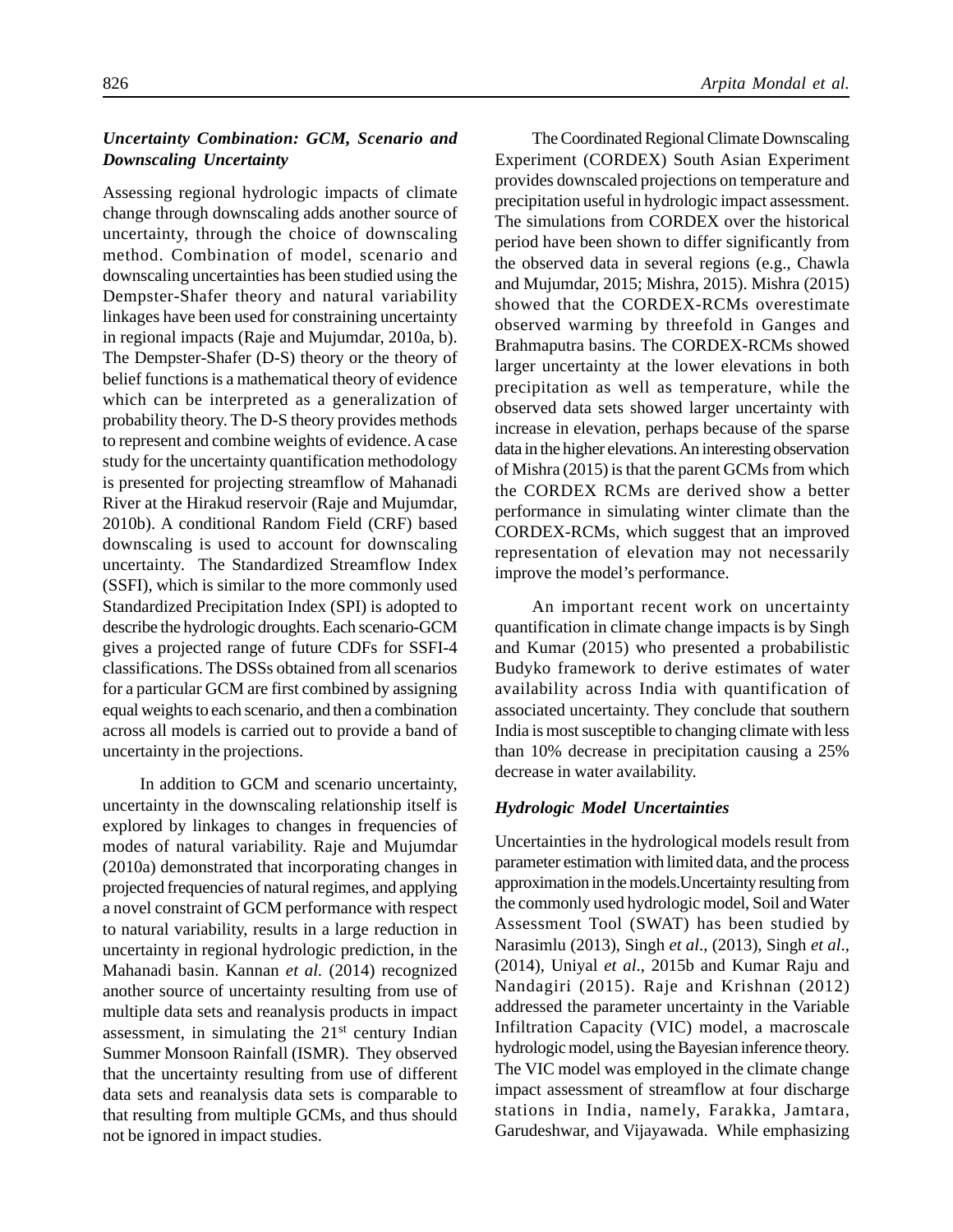the parameter uncertainty in the hydrologic models, they observed that uncertainty introduced due to choice of GCM, is larger than that due to parameter uncertainty for the VIC model, when it is used for climate change impact assessment. Dhanya and Kumar (2011) have used a novel approach of ensemble wavelet networks to quantify the predictive uncertainty of daily streamflow in the Mahanadi Riverbasin, displaying a chaotic behavior. They observed that the total predictive uncertainty in the streamflow is reduced when modeled with ensemble wavelet networks with different lead times. Other recent studies addressing uncertainty in modelling hydrologic variables include those by Barua *et al*. (2010), Panda *et al*., (2013) and Shah and Mishra (2016b).

### **References**

- Adarsh S and Janga Reddy M (2015) Trend analysis of rainfall in four meteorological subdivisions of southern India using nonparametric methods and discrete wavelet transforms *International Journal of Climatology* **35** 1107- 1124
- Babar S and Ramesh H (2015) Streamflow response to land useland cover change over the Nethravathi River Basin, India *Journal of Hydrologic Engineering* **20** 05015002 doi: 10.1061/(ASCE)HE.1943-5584.0001177
- Barua A, Majumder M and Das R (2010) Estimating spatial variation of river discharge in face of desertification induced uncertainty In *Impact of Climate Change on Natural Resource Management* (pp. 111-130) Eds : Jana, Bipal Kumar and Majumder, Mrinmay, Springer, Netherlands
- Bindoff N L, Stott P A, Achuta Rao K M, Allen M R, Gillett N, Gutzler D, Hansingo K, Hegerl G, Hu Y, Jain S, Mokhov I I, Overland J, Perlwitz J, Sebbari R and Zhang X (2013) Detection and Attribution of Climate Change: from Global to Regional. In T F Stocker, D Qin, G -K Plattner, M Tignor, S K Allen, J Boschung, A Nauels, Y Xia, V Bexand P M Midgley (Eds.), *Climate Change 2013: The Physical Science Basis. Contribution of Working Group I to the Fifth Assessment* and Ramaswamy *Report of the Intergovernmental Panel on Climate Change*, Cambridge, United Kingdom and New York, NY, USA: Cambridge

#### **Concluding Remarks**

While a significant progress has been achieved in hydrologic modelling of Indian river and aquifer systems, the models may be constrained by sparse observation networks. A commensurate effort is needed on developing well instrumented watersheds to measure surface and groundwater fluxes to enhance the growth of hydrologic science. The knowledge generated through such controlled watersheds could then be exploited to upscale the processes with suitable parameterization to larger scales. Advances achieved in addressing nonstationarity and quantification of uncertainties should facilitate such multiscale hydrologic modelling. Finally, an end-to-end analysis can be achieved by integrating advances in hydrologic modelling with those in closely related disciplines such as ecology, atmospheric science, geomorphology, and mathematical and social sciences.

#### University Press

- Bollasina M A and Ming Y V (2013) Earlier onset of the Indian monsoon in the late twentieth century: The role of anthropogenic aerosols *Geophysical Research Letters* **40** 3715-3720
- Cambi C and Dragoni W (2000) Groundwater, recharge variability and climatic changes: some consideration out of the modelling of an appenninic spring *Hydrogeology* **4** 39-53
- Chandra R, Saha U and Mujumdar P P (2015) Model and parameter uncertainty in IDF relationships under climate change *Advances in Water Resources* **79** 127-139
- Chawla Ila and Mujumdar P P (2015) Isolating the Impacts of land Use and Climate Change on Streamflow *Hydrology and Earth System Sciences* **19** 3633-3651 doi:10.5194/ hess-19-3633-2015
- Cho C, Li R, Wang S-Y, Yoon J-H and Gillies R R (2015) Anthropogenic footprint of climate change in the June 2013 northern India flood *Climate Dynamics* **46** 797-805
- Crosbie R S, Scanlon B R, Mpelasoka F S, Reedy R C, Gates J B and Zhang L (2013) Potential climate change effects on groundwater recharge in the High Plains Aquifer USA*Water Resources Research* **49** 3936-3951
- CWC (2015) *Integrated Hydrological Data Book*. Water Planning and Project Wing Central Water Commission New Delhi 525p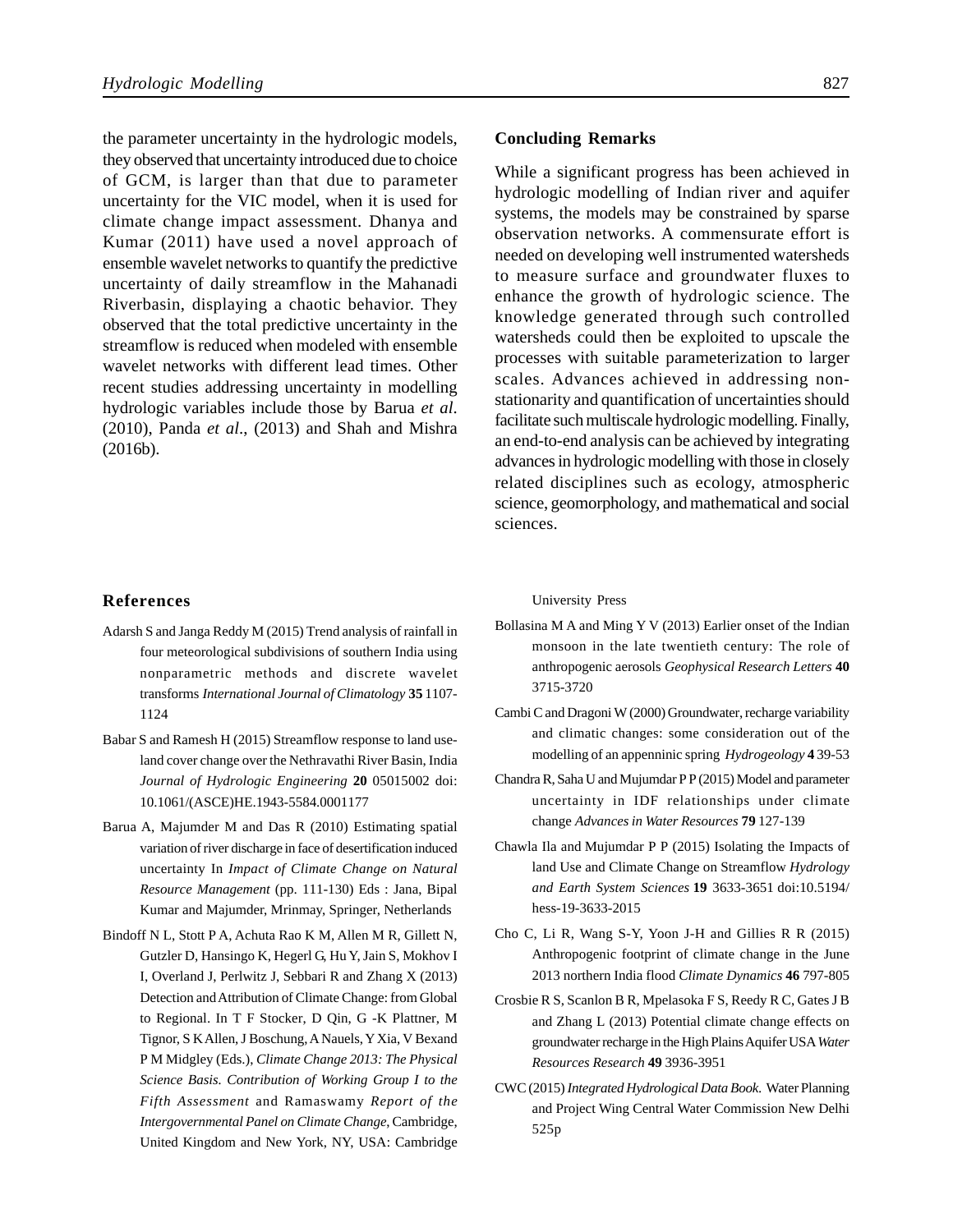- Dash S K, Mishra S K, Pattnayak K C, Mamgain A, Mariotti L, Coppola E, Giorgi F and Giuliani G (2015) Projected seasonal mean summer monsoon over India and adjoining regions for the twenty-first century *Theoretical and Applied Climatology* **122** 581-593
- Deshpande N R, Kothawale D R and Kulkarni A (2016) Changes in climate extremes over major river basins of India *International Journal of Climatology* doi: 10.1002/ joc.4651
- Dhanya C T and Nagesh Kumar D (2011) Predictive uncertainty of chaotic daily streamflow using ensemble wavelet networks approach *Water Resources Research* **47**W06507, 1-28
- Dimri A P, Yasunari T, Wiltshire A, Kumar P, Mathison C, Ridley J and Jacob D (2013) Application of regional climate models to the Indian winter monsoon over the western Himalayas *Science of The Total Environment* **468** S36-S47
- Ferrant S, Caballero Y, Perrin J, Gascoin S, Dewandel B, Aulong S, Dazin F, Ahmed S and Marechal J C (2014) Projected impacts of climate change on farmers' extraction of groundwater from crystalline aquifers in South India *Scientific reports* **4** 1-10
- Ghosh S and Katkar S (2012) Modelling uncertainty resulting from multiple downscaling methods in assessing hydrological impacts of climate change *Water Resources Management* **26** 3559-3579
- Ghosh S, Das D, Kao S C and Ganguly A R (2012) Lack of uniform trends but increasing spatial variability in observed Indian rainfall extremes *Nature Climate Change* **2** 86-91
- Gosain A K, Rao S and Arora A (2011) Climate change impact assessment of water resources of India *Current Science* **101** 356-371
- Goswami B N, Venugopal V, Sengupta D, Madhusoodanan M S and Xavier P K (2006) Increasing trend of extreme rain events over India in a warming environment *Science* **314** 1442-1445
- Green T R, Taniguchi M, Kooi H, Gurdak J J, Allen D M, Hiscock K M, Treidel H and Aureli A (2011) Beneath the surface of global change: Impacts of climate change on groundwater *Journal of Hydrology* **405** 532-560
- Guhathakurta P, Sreejith O P and Menon P A (2011) Impact of climate change on extreme rainfall events and flood risk in India *Journal of earth system science* **120** 359-373
- Hegerl G C, von Storch H, Hasselmann K, Santer B D, Cubasch U and Jones P D (1996) Detecting greenhouse-gas-induced climate change with an optimal fingerprint method *Journal of Climate* **9** 2281-2306
- Huggel C, Stone D, Auffhammer M and Hansen G (2013) Loss and damage attribution *Nature Climate Change* **3** 694-696
- Indu J and Nagesh Kumar D (2014) Evaluation of TRMM PR sampling error over a subtropical basin using bootstrap technique *IEEE Transactions on Geoscience and Remote Sensing* **52** art. no. 6757000, pp. 6870-6881 DOI: 10.1109/ TGRS.2014.2304466
- Islam A, Sikka A K, Saha B and Singh A (2012) Streamflow response to climate change in the Brahmani River Basin, India *Water resources management* **26** 1409-1424
- Jain S K and Kumar V (2012) Trend analysis of rainfall and temperature data for India *Current Science* **102** 37-49
- Jain S K, Kumar V and Saharia M (2013) Analysis of rainfall and temperature trends in northeast India *International Journal of Climatology* **33** 968-978
- Josephine Vanaja S, Mudgal B V and Thampi S B (2014) Rainfallrunoff modelling using Doppler weather radar data for Adyar watershed, India *Mausam* **65** 49-56
- Kannan S, Ghosh S, Mishra V and Salvi K (2014) Uncertainty resulting from multiple data usage in statistical downscaling *Geophys Res Lett* **41** 4013-4019 doi: 10.1002/2014 GL060089
- Kothawale D R, Revadekar J V and Kumar K R (2010) Recent trends in pre-monsoon daily temperature extremes over India *Journal of Earth System Science* **119** 51-65
- Krajewski W F and Smith J A (2002) Radar hydrology: rainfall estimation, *Advances in Water Resources* **25** Issues 8-12, August-December 2002, Pages 1387-1394, ISSN 0309- 1708, http://dx.doi.org/10.1016/S0309-1708(02)00062-3
- Krishnaswamy J, Vaidyanathan S, Rajagopalan B, Bonell M, Sankaran M, Bhalla R S, and Badiger S (2015) Nonstationary and non-linear influence of ENSO and Indian Ocean Dipole on the variability of Indian monsoon rainfall and extreme rain events *Climate Dynamics* **45** 175-184
- Kumar Raju and Nandagiri L (2015) Evaluating Uncertainty of the Soil and Water Assessment Tool (SWAT) Model in the Upper Cauvery Basin, Karnataka, India *International Journal of Earth Sciences and Engineering* **08c** August 2015
- Kumar A (2014) Geomorphologic Instantaneous Unit Hydrograph Based Hydrologic Response Models for Ungauged Hilly Watersheds in India *Water Resources Management* **29** 863-883 DOI: 10.1007/s11269-014-0848 z
- Kumar V and Jain S K (2010) Trends in seasonal and annual rainfall and rainy days in Kashmir Valley in the last century *Quaternary International* **212** 64-69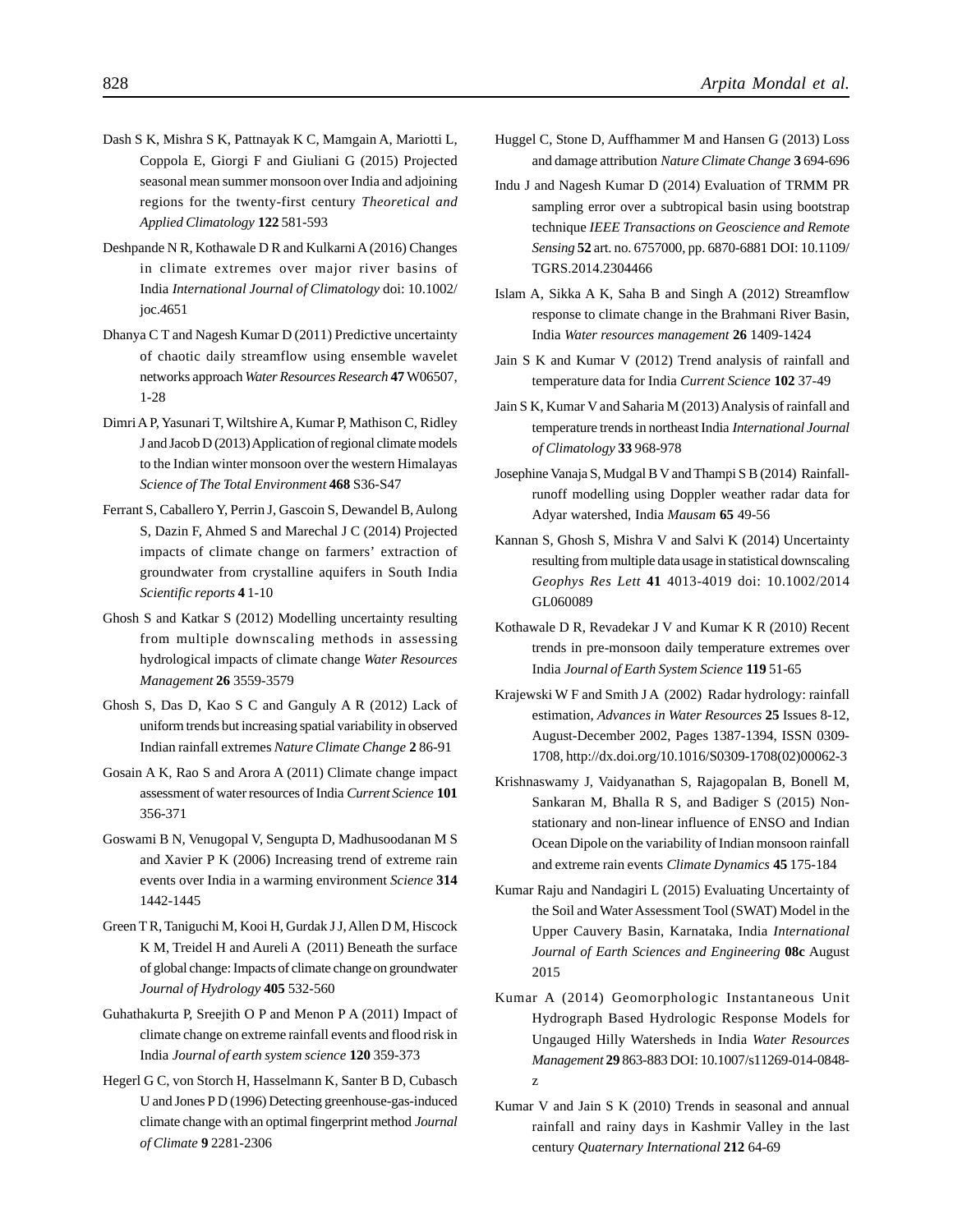- Kumar V, Jain S K and Singh Y (2010) Analysis of long-term rainfall trends in India *Hydrological Sciences Journal-Journal des Sciences Hydrologiques* **55** 484-496
- Lau W K and Kim K M (2010) Fingerprinting the impacts of aerosols on long term trends of the Indian summer monsoon regional rainfall *Geophysical Research Letters* **37**
- Lott F C, Christidis N and Stott P A (2013) Can the 2011 East African drought be attributed to human induced climate change? *Geophysical Research Letters* **40** 1177-1181
- Massuel S, George B A and Venot J-P, Bharati L and Acharya S (2013) Improving assessment of groundwater-resource sustainability with deterministic modelling: a case study of the semi-arid Musi sub-basin, South India *Hydrogeology Journal* **21** 1567-1580
- Menon A, Levermann A, Schewe J, Lehmann J and Frieler K (2013) Consistent increase in Indian monsoon rainfall and its variability across CMIP-5 models *Earth System Dynamics* **4** 287-300
- Mileham L, Taylor R G, Todd M, Tindimugaya C and Thompson J (2009) The impact of climate change on groundwater recharge and runoff in a humid, equatorial catchment: sensitivity of projections to rainfall intensity *Hydrol Sci J* **54** 727-738
- Mishra V (2015) Climatic uncertainty in Himalayan water towers *Journal of Geophysical Research: Atmospheres* **120** 2689- 2705
- Mishra V, Kumar D, Ganguly A R, Sanjay J, Mujumdar M, Krishnan R and Shah R D (2014) Reliability of regional and global climate models to simulate precipitation extremes over India *Journal of Geophysical Research: Atmospheres* **119** 9301-9323
- Mondal A and Mujumdar PP (2012) On the basin scale detection and attribution of human induced climate change in monsoon precipitation and streamflow *Water Resources Research* **48** W10520
- Mondal A and Mujumdar P P (2015a) On the detection of human influence in extreme precipitation over India *Journal of Hydrology* **529**1161-1172
- Mondal A and Mujumdar P P (2015b) Modelling non-stationarity in intensity, duration and frequency of extreme rainfall over India *Journal of Hydrology* **521** 217-231
- Mondal A and Mujumdar P P (2016) Extreme value analysis for modelling non-stationary hydrologic change. In Shafiqul Islam and KavehMadani (Eds.) *Contingent Complexity and Prospects for Water Diplomacy: Understanding and Managing Risks and Opportunities for an Uncertain Water Future* Anthem Water Diplomacy Series (in press)
- Mondal A, Khare D and Kundu S (2015) Spatial and temporal analysis of rainfall and temperature trend of India *Theoretical and Applied Climatology* **122** 143-158
- Mondal A, Khare D, Kundu S, Meena P K, Mishra P K and Shukla R (2014) Impact of climate change on future soil erosion in different slope, land use, and soil-type conditions in a part of the Narmada River Basin, India *Journal of Hydrologic Engineering* **20** C5014003
- Mujumdar P P (2015) Impetus to Hydrology *Current Science* **109** 235-236
- Mujumdar P P and NageshKumar D (2012) *Floods in a Changing Climate: Hydrologic Modelling*, International Hydrology Series, Cambridge University Press, Cambridge, U.K., ISBN-13: 9781107018761
- Narsimlu B, Gosain A K and Chahar B R (2013) Assessment of future climate change impacts on water resources of upper sind river basin, India using SWAT model *Water Resources management* **27** 3647-3662
- Nayak P C, Wardlaw R and Kharya A K (2015) Water balance approach to study the effect of climate change on groundwater storage for Sirhind command area in India. *International Journal of River Basin Management* **13** 243- 261
- Otto F E, Massey N, van Oldenborgh G J, Jones R G and Allen M R (2012) Reconciling two approaches to attribution of the 2010 Russian heat wave *Geophysical Research Letters* **39** L04702
- Pall P, Aina T, Stone D A, Stott PA, Nozawa T, Hilberts A G and Allen M R (2011) Anthropogenic greenhouse gas contribution to flood risk in England and Wales in autumn 2000 *Nature* **470** 382-385
- Panda D K, Kumar A, Ghosh S and Mohanty R K (2013) Streamflow trends in the Mahanadi River basin (India): Linkages to tropical climate variability *Journal of Hydrology* **495** 135-149
- Panwar S and Chakrapani G J (2013) Climate change and its influence on groundwater resources *Current Science* **105** 37-46
- Papa F, Frappart F, Malbeteau Y, Shamsudduha M, Venugopal V, Sekhar M, Ramillien G, Prigent C, Aires F, Pandey R K, Bala K and Calmant S (2015) Satellite-derived surface and sub-surface water storage in the Ganges-Brahmaputra river basin *Journal of Hydrology-Regional Studies* http:// dx.doi.org/10.1016/j.ejrh.2015.03.004
- Perrin J, Ferrant S, Massuel S B, Dewandel B, Maréchal J C, Aulong S and Ahmed S (2012) Assessing water availability in a semi-arid watershed of southern India using a semi-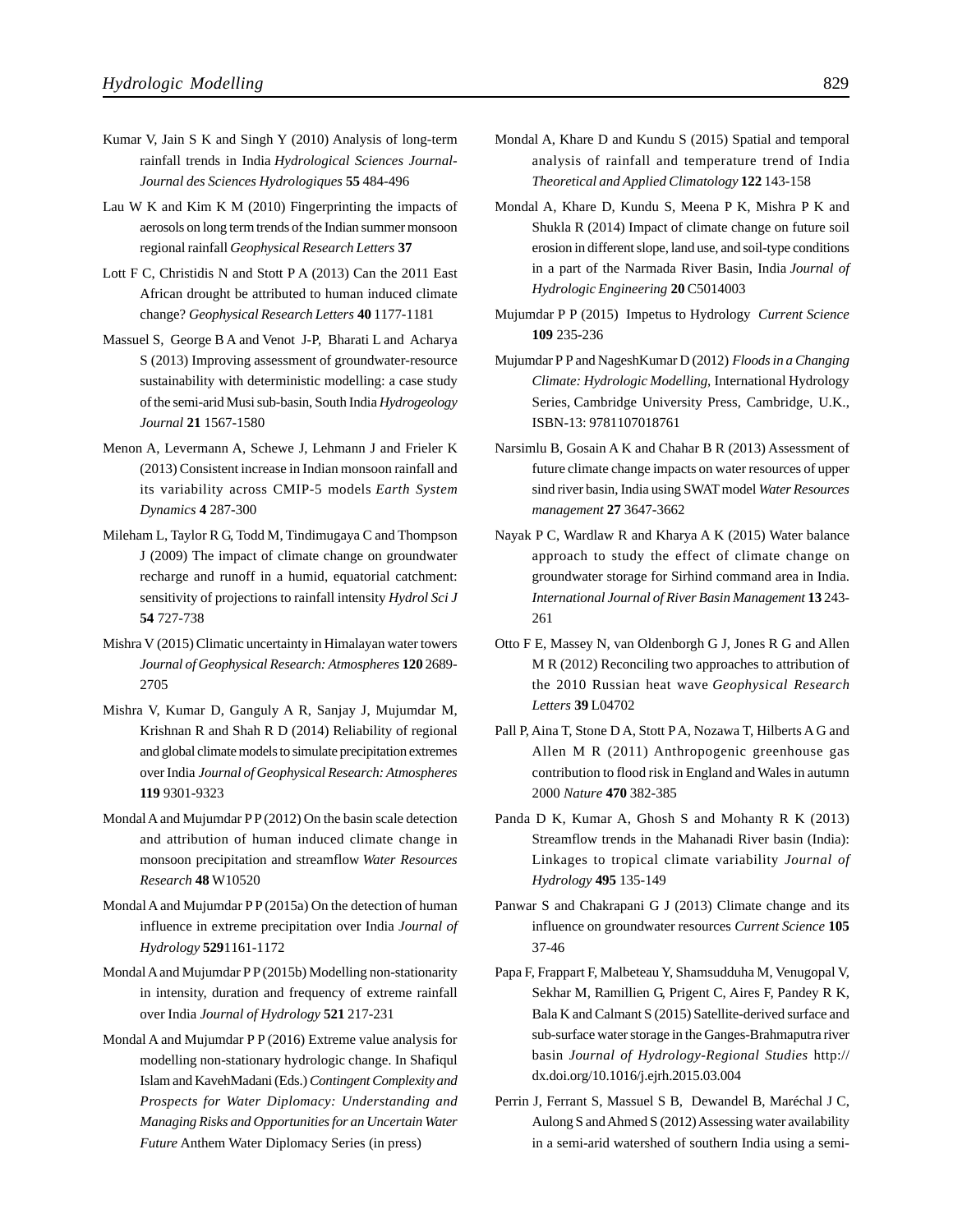distributed model *Journal of Hydrology* **460-461** 143-155

- Raje D and Krishnan R (2012) Bayesian parameter uncertainty modelling in a macroscale hydrologic model and its impact on Indian river basin hydrology under climate change *Water Resources Research* **48**
- Raje D and Mujumdar P P (2010a) "Constraining uncertainty in regional hydrologic impacts of climate change: Nonstationarity in downscaling." *Water Resources Research* **46** W07543 doi:10.1029/2009WR008425
- Raje D and Mujumdar P P (2010b) "Hydrologic drought prediction under climate change: Uncertainty modelling with Dempster-Shafer and Bayesian approaches." *Advances in Water Resources* doi:10.1016/ j.advwatres.2010.08.001
- Raje D and Mujumdar P P (2011) A Comparison of Three Methods for Downscaling Daily Precipitation in the Punjab Region *Hydrological Processes* **25** 3575-3589
- Raje D, Priya P and Krishnan R (2014) Macroscale hydrological modelling approach for study of large scale hydrologic impacts under climate change in Indian river basins *Hydrological Processes* **28** 1874-1889
- Rajeevan M, Bhate J and Jaswal A K (2008) Analysis of variability and trends of extreme rainfall events over India using 104 years of gridded daily rainfall data *Geophysical Research letters* **35** L18707
- Rehana S and Mujumdar P P (2012) Climate change induced risk in water quality control problems *Journal of Hydrology* **444** 63-77
- Rehana S and Mujumdar P P (2013) Regional impacts of climate change on irrigation water demands *Hydrological Processes* **27** 2918-2933
- Rodell M, Velicogna I and Famiglietti J S (2009) Satellite-based estimates of groundwater depletion in India *Nature* **460** 999-1002
- Rootzén H and Katz R W (2013) Design life level: quantifying risk in a changing climate *Water Resources Research* **49** 5964-5972
- Saha A, Ghosh S, Sahana A S and Rao E P (2014) Failure of CMIP5 climate models in simulating post 1950 decreasing trend of Indian monsoon *Geophysical Research Letters* **41** 7323-7330
- Sahana A S, Ghosh S, Ganguly A and Murtugudde R (2015) Shift in Indian summer monsoon onset during 1976/ 1977 *Environmental Research Letters* **10** 054006

Sahoo B, Chatterjee C, Raghuwanshi N S, Singh R and Kumar R

(2006) Flood estimation by GIUH-based clark and nash models *Journal of Hydrologic Engineering* **11** 515-525

- Sajikumar N and Remya R S (2015) Impact of land cover and land use change on runoff characteristics *Journal of Environmental Management* **161** 460-468 DOI: 10.1016/ j.jenvman.2014.12.041
- Salvi K and Ghosh S (2013) High-resolution multisite daily rainfall projections in India with statistical downscaling for climate change impacts assessment *Journal of Geophysical Research: Atmospheres* **118** 3557-3578
- Schaller N, Kay A L, Lamb R, Massey N R, van Oldenborgh G J, Otto F E L, Sparrow S N, Vautard R, Yiou P, Ashpole I, Bowery A, Crooks S M, Haustein K, Huntingford C, Ingram W J, Jones R G, Legg T, Miller J, Skeggs J, Wallom D, Weisheimer A, Wilson S, Stott P A and Allen M R (2016) Human influence on climate in the 2014 southern England winter floods and their impacts *Nature Climate Change* doi:10.1038/nclimate2927
- Sekhar M, Shindekar M, Tomer S K and Goswami P (2013) Modelling the vulnerability of an urban groundwater system due to the combined impacts of climate change and management Scenarios *Earth Interactions* **17** 1-25
- Serinaldi F (2015) Dismissing return periods! *Stochastic Environmental Research and Risk Assessment* **29** 1179- 1189
- Shah M (2013) Water: Towards a Paradigm Shift in the Twelfth Plan, *Economic and Political Weekly* **XLVIII 40** 40-52
- Shah T (2009) Climate change and groundwater: India's opportunities for mitigation and adaptation *Environmental Research Letters* **4** 035005
- Shah R D and Mishra V (2016a) Development of an experimental near-real-time drought monitor for India *Journal of Hydrometeorology* **16** 327-345. DOI: 10.1175/JHM-D-14-0041.1
- Shah H L and Mishra V (2016b) Uncertainty and Bias in Satellitebased Precipitation Estimates over Indian Sub-continental Basins: Implications for Real time Streamflow Simulation and Flood Prediction *Journal of Hydrometeorology* **17** 615-636 DOI: 10.1175/JHM-D-15-0115.1
- Shashikanth K, Madhusoodhanan C G, Ghosh S, Eldho T I, Rajendran K and Murtugudde R (2014) Comparing statistically downscaled simulations of Indian monsoon at different spatial resolutions *Journal of Hydrology* **519** 3163-3177
- Shashikanth K, Salvi K, Ghosh S and Rajendran K (2014) Do CMIP5 simulations of Indian summer monsoon rainfall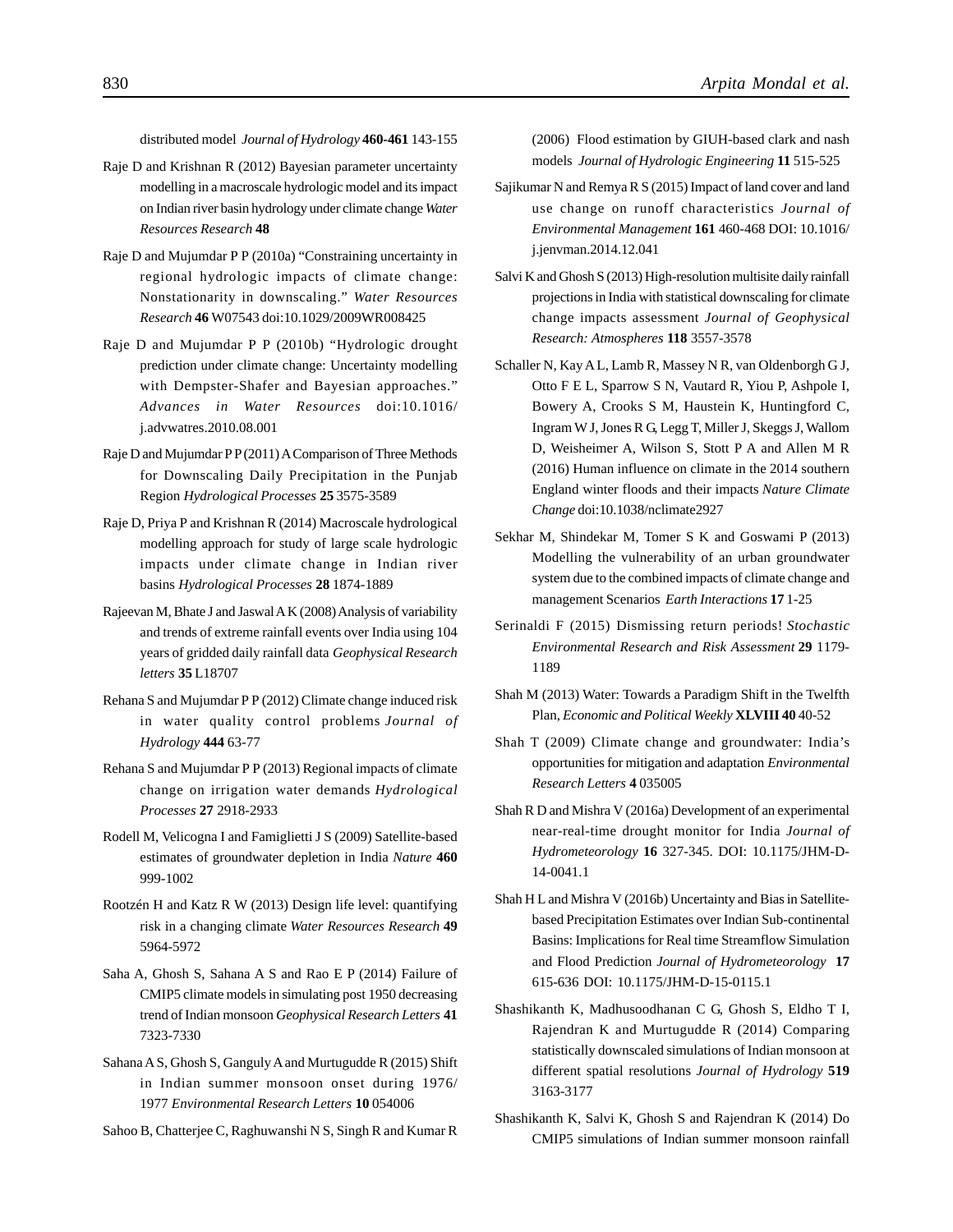differ from those of CMIP3? *Atmospheric Science Letters* **15** 79-85

- Singh A, Imtiyaz M, Isaac R K and Denis D M (2014) Assessing the performance and uncertainty analysis of the SWAT and RBNN models for simulation of sediment yield in the Nagwa watershed, India *Hydrological Sciences Journal* **59** 351-364
- Singh D, Gupta R D and Jain S K (2015) Assessment of impact of climate change on water resources in a hilly river basin *Arabian Journal of Geosciences* **8** 10625-10646
- Singh D, Horton D E, Tsiang M, Haugen M, Ashfaq M, Mei R, Rastogi D, Johnson N C, Charland A, Rajaratnam B and Diffenbaugh N S (2014) Severe precipitation in Northern India in June 2013: causes, historical context, and changes in probability. In Explaining Extremes of 2013 from a Climate Perspective *Bulletin of the American Meteorological Society* **95** S58
- Singh P K, Mishra S K and Jain M K (2013) A review of the Synthetic Unit Hydrograph: from the empirical UH to advanced geomorphological methods *Hydrological Sciences Journal* **59** 239-261
- Singh R and Kumar R (2015) Vulnerability of water availability in India due to climate change: A bottom-up probabilistic Budyko analysis *Geophysical Research Letters* **42** 9799- 9807
- Singh R B and Mal S (2014) Trends and variability of monsoon and other rainfall seasons in Western Himalaya, India *Atmospheric Science Letters* **15** 218-226
- Singh V, Bankar N, Salunkhe S S, Bera A K and Sharma J R (2013) Hydrological stream flow modelling on Tungabhadra catchment: parameterization and uncertainty analysis using SWAT CUP *Current Science (Bangalore)* **104** 1187-1199
- Sivapalan M (2003) Prediction in ungauged basins: a grand challengefor theoretical hydrology *Hydrological Processes* **17** 3163-3170
- Sonali P and Kumar D N (2013) Review of trend detection methods and their application to detect temperature changes in India *Journal of Hydrology* **476** 212-227
- Sonali P and Kumar D N (2015) Detection and attribution of seasonal temperature changes in India with climate models in the CMIP5 archive *Journal of Water and Climate Change* doi: 10.2166/wcc.2015.072
- Sonali P, Kumar D N and Nanjundiah R S (2016) Intercomparison of CMIP5 and CMIP3 simulations of the 20th century maximum and minimum temperatures over India and detection of climatic trends *Theoretical and Applied*

*Climatology* 1-25 doi: 10.1007/s00704-015-1716-3

- Srinivas V V, Basu B, Nagesh Kumar D and Jain S K (2014) Multi site downscaling of maximum and minimum daily temperature using support vector machine *International Journal of Climatology* **34** 1538-1560
- Srinivasan V, Gorelick S M and Goulder L (2010) *A hydrologic economic modelling approach for analysis of urban water supply dynamics in Chennai, India* **46** W07540 doi: 10.1029/2009WR008693 1-19
- Stott P A, Stone D A and Allen M R (2004) Human contribution to the European heatwave of 2003 *Nature* **432** 610-614
- Subash Y, Sekhar M, Tomer S K and Sharma A K (2016) A framework for assessment of climate change impacts on the groundwater system. (In: Sustainable Water Resources Management, Editors: C S P Ojha, S Rao, T Zhang and A Bardossy). Chapter 14, ASCE Book Chapter (In Press)
- Thomas J and Prasannakumar V (2016) Temporal analysis of rainfall (1871-2012) and drought characteristics over a tropical monsoon-dominated state (kerala) of india. *Journal of Hydrology*. doi:10.1016/j.jhydrol.2016.01.013
- Turner A G and Annamalai H (2012) Climate change and the South Asian summer monsoon *Nature Climate Change* **2** 587-595
- Uniyal B, Jha M K and Verma A K (2015a) Assessing Climate Change Impact on Water Balance Components of a River Basin Using SWAT Model *Water Resources Management* **29** 4767-4785
- Uniyal B, Jha M K and Verma A K (2015b) Parameter identification and uncertainty analysis for simulating streamflow in a river basin of Eastern India. *Hydrological Processes* **29** 3744-3766
- Vieux B, Pathak C and Bedient P (2008) Future Research and Application Needs of Radar Rainfall Data in Hydrology. World Environmental and Water Resources Congress 2008 1-8 doi: 10.1061/40976(316)376
- Vinnarasi R and Dhanya C T (2016) Changing characteristics of extreme wet and dry spells of Indian monsoon rainfall *Journal of Geophysical Research Atmospheres* **121** 2146- 2160 doi: 10.1002/2015JD024310
- Wagner P D, Bhallamudi S M, Narasimhan B, Kantakumar L N, Sudheer K P, Kumar S, chneider, K and Fiener P (2016) Dynamic integration of land use changes in a hydrologic assessment of a rapidly developing Indian catchment *Science of the Total Environment* **539** 153-164 DOI: 10.1016/j.scitotenv.2015.08.148